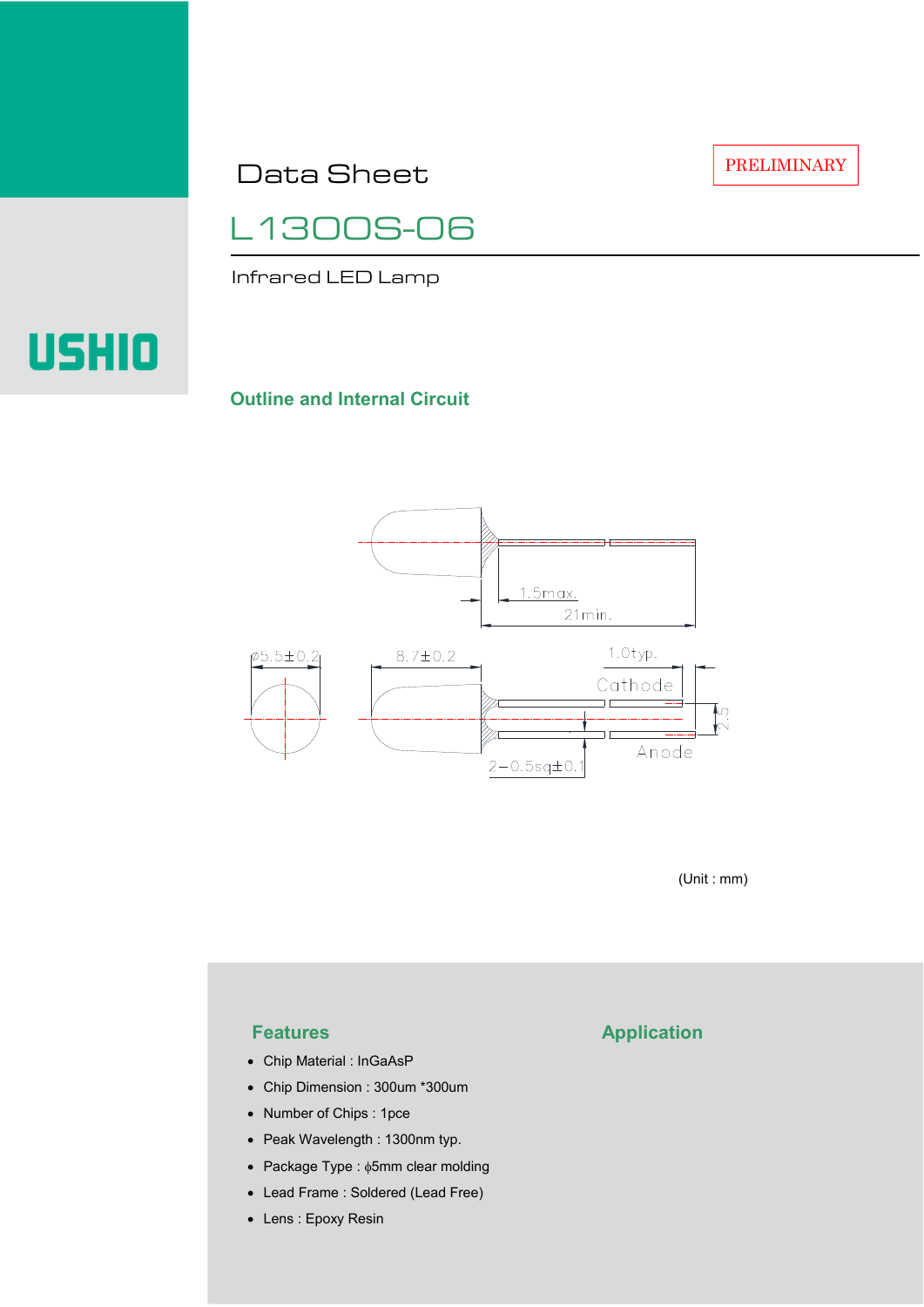

### **Absolute Maximum Ratings (Tc=25°C)**

| <b>Item</b>                  | <b>Symbol</b> | <b>Ratings</b>  | <b>Unit</b> |
|------------------------------|---------------|-----------------|-------------|
| Power Dissipation            | <b>PD</b>     | 130             | mW          |
| <b>Forward Current</b>       | IF            | 100             | mA          |
| <b>Pulse Forward Current</b> | <b>IFP</b>    | 1000            | mA          |
| Reverse Voltage              | VR.           | $\overline{5}$  | $\vee$      |
| <b>Thermal Resistance</b>    | Rthja         | 250             | K/W         |
| Junction Temperature         | Tj            | 120             | $^{\circ}C$ |
| <b>Operating Temperature</b> | Topr          | $-40 \sim +100$ | $^{\circ}C$ |
| Storage Temperature          | Tstg          | $-40 - +100$    | $^{\circ}C$ |
| <b>Soldering Temperature</b> | <b>TSOL</b>   | 265             | $^{\circ}C$ |

‡Pulse Forward Current condition : Duty 1% and Pulse Width=10us.

‡Soldering condition : Soldering condition must be completed with 3 seconds at 265°C.

## **Optical and Electrical Characteristics (Tc=25°C)**

| <b>Parameter</b>            | <b>Symbol</b>    | <b>Min</b> | <b>Typ</b> | <b>Max</b> | <b>Unit</b> | <b>Test Condition</b> |
|-----------------------------|------------------|------------|------------|------------|-------------|-----------------------|
| Forward Voltage             | <b>VF</b>        |            | 1.0        | 1.3        | $\vee$      | IF=50mA               |
|                             | <b>VFP</b>       |            | 1.7        |            |             | $IFP=1A$              |
| <b>Total Radiated Power</b> | P <sub>O</sub>   |            | 9.0        |            | mW          | $IF=50mA$             |
|                             |                  |            | 58         |            |             | $IFP=1A$              |
| Radiant Intensity           | IE               |            | 120        |            | mW/sr       | $IF=50mA$             |
|                             |                  |            | 770        |            |             | $IFP=1A$              |
| Peak Wavelength             | $\lambda$ p      | 1250       |            | 1350       | nm          | $IF=50mA$             |
| <b>Half Width</b>           | $\Delta \lambda$ |            | 80         |            | nm          | $IF=50mA$             |
| Viewing Half Angle          | $\theta$ 1/2     |            | ±9         |            | deg.        | $IF=50mA$             |
| <b>Rise Time</b>            | tr               |            | 30         |            | ns          | $IF=50mA$             |
| Fall Time                   | tf               |            | 70         |            | ns          | $IF=50mA$             |

‡Radiated Power is measured by G8370-85.

‡Radiant Intensity is measured by Ando Optical Multi Meter AQ2140 & AQ2742.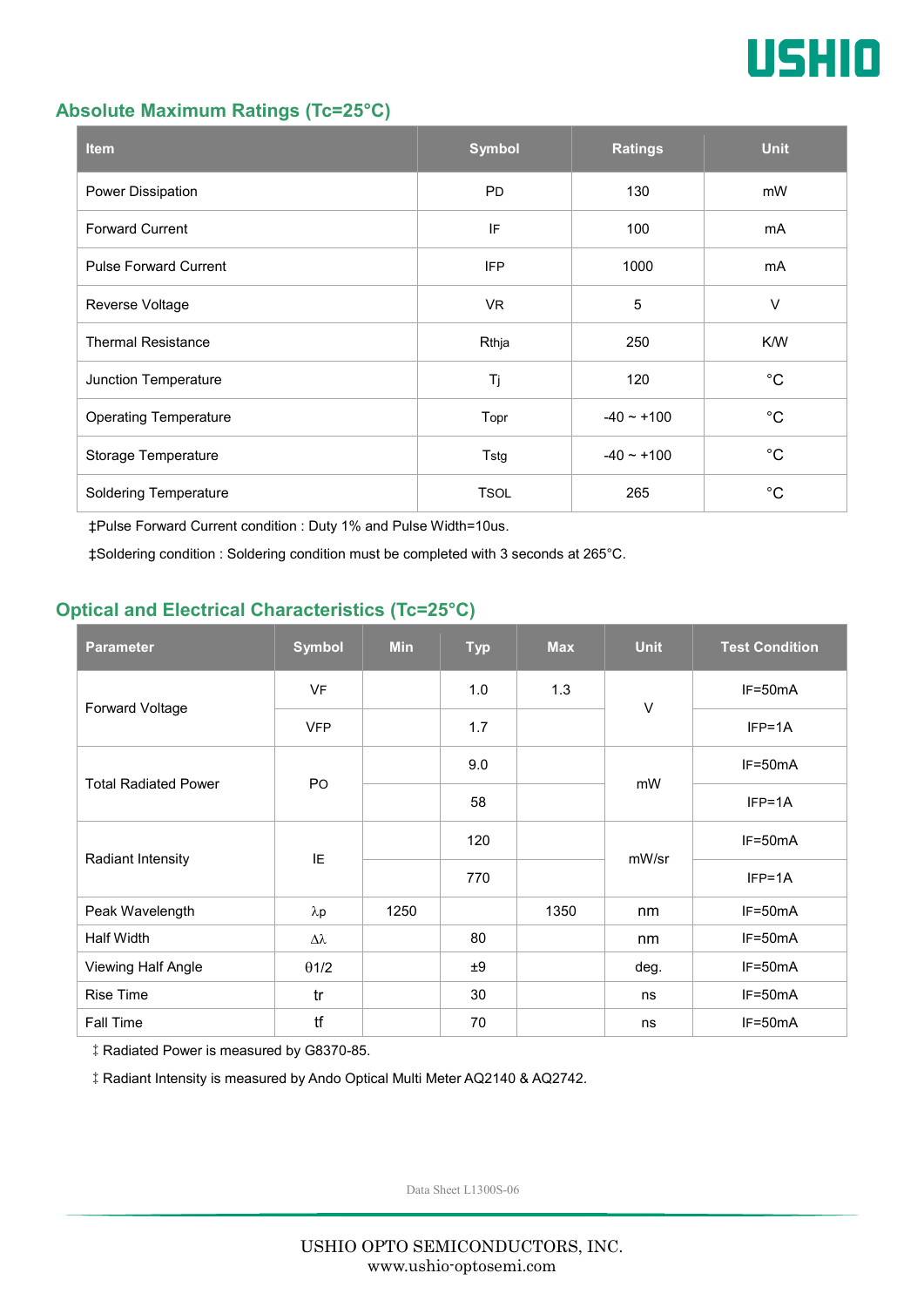

### **Typical Characteristic Curves**



#### **Forward Current - Forward Voltage**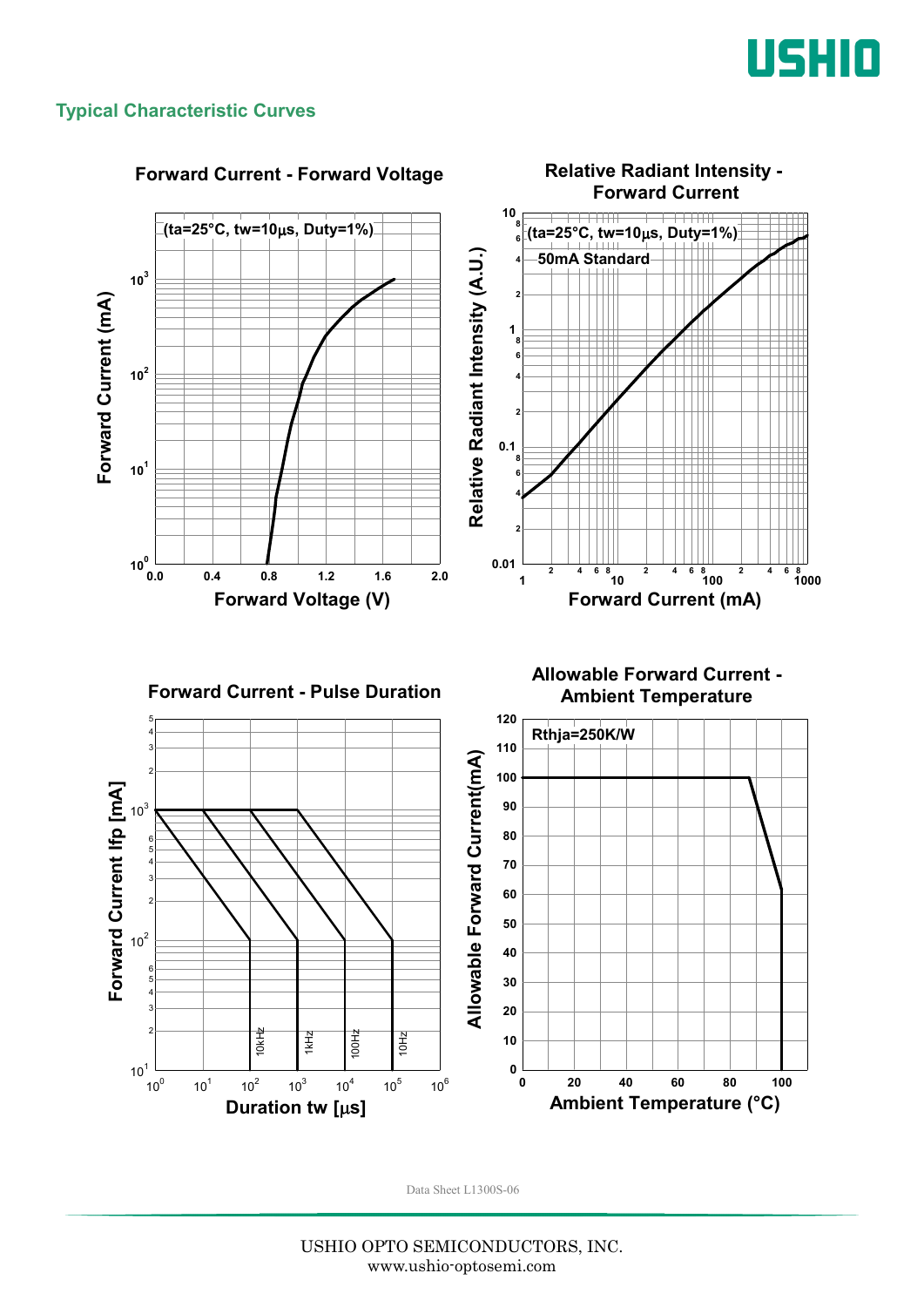



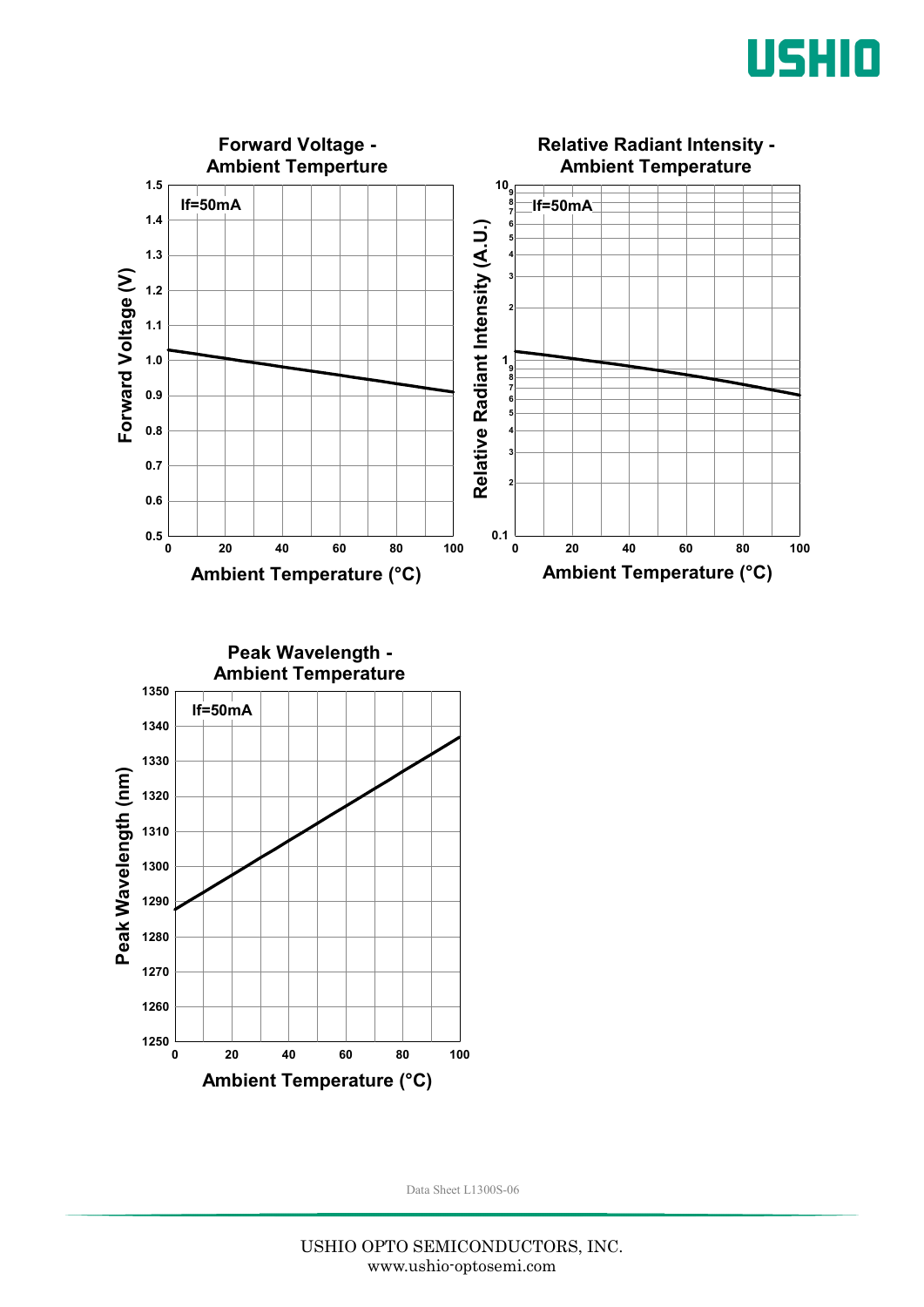